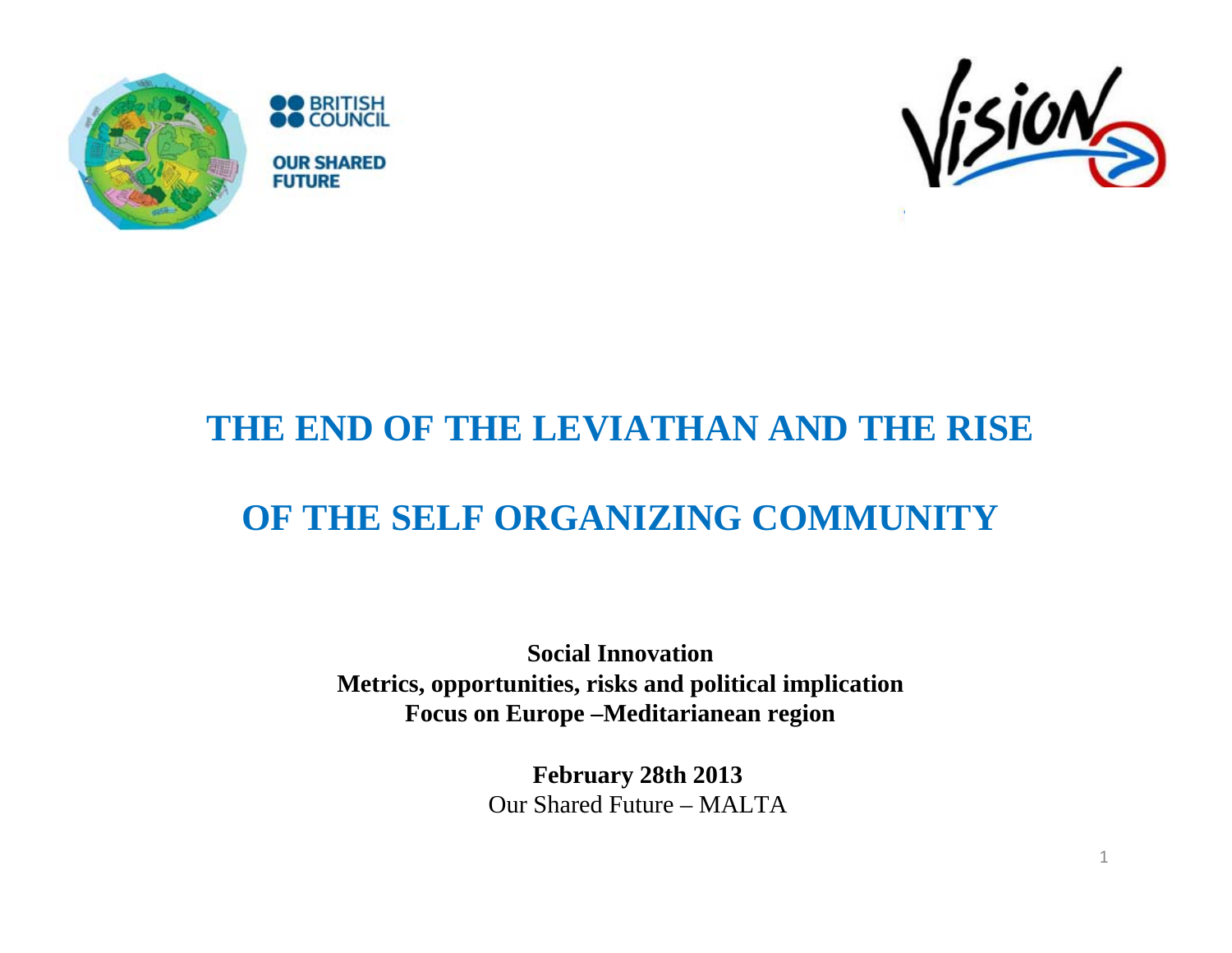

# Agenda

- The Paradox of the Leviathan
- The lever of accountability
- The Big Society
- The Social Innovation Index
- The Policy hypotheses and open questions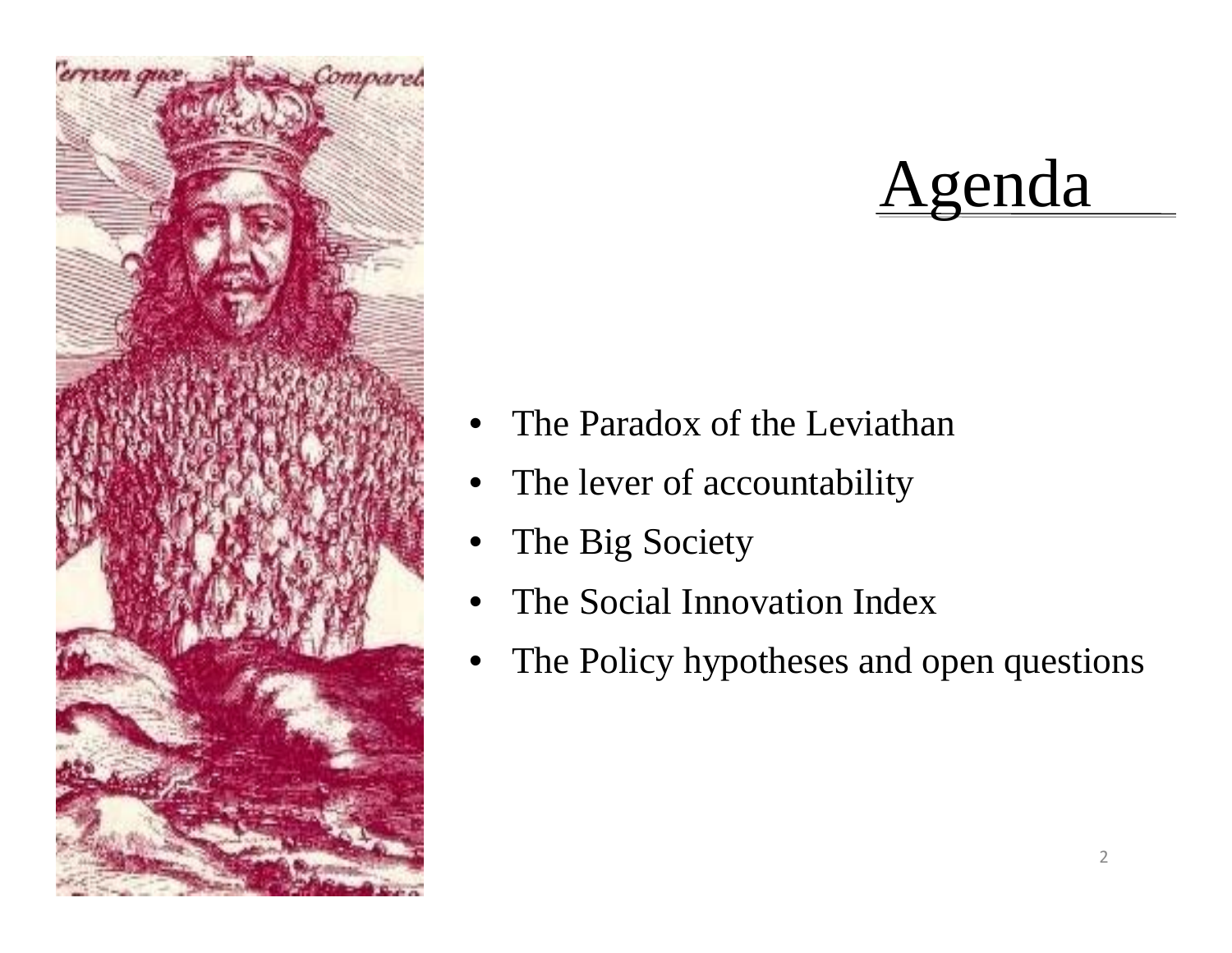# The Paradox of the Leviathan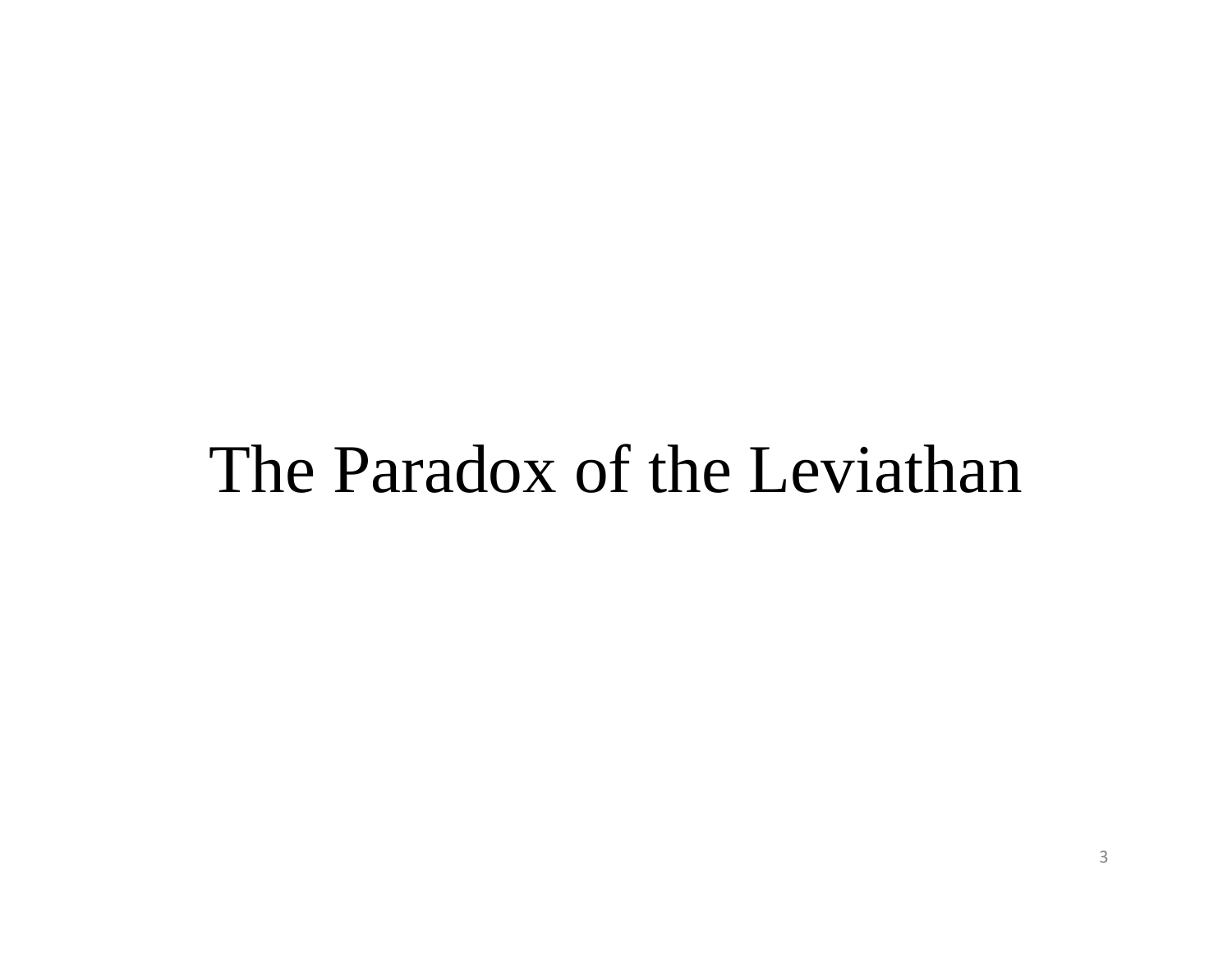

Government spending as percentage of the GDP



Source: IMF; OECD; Economist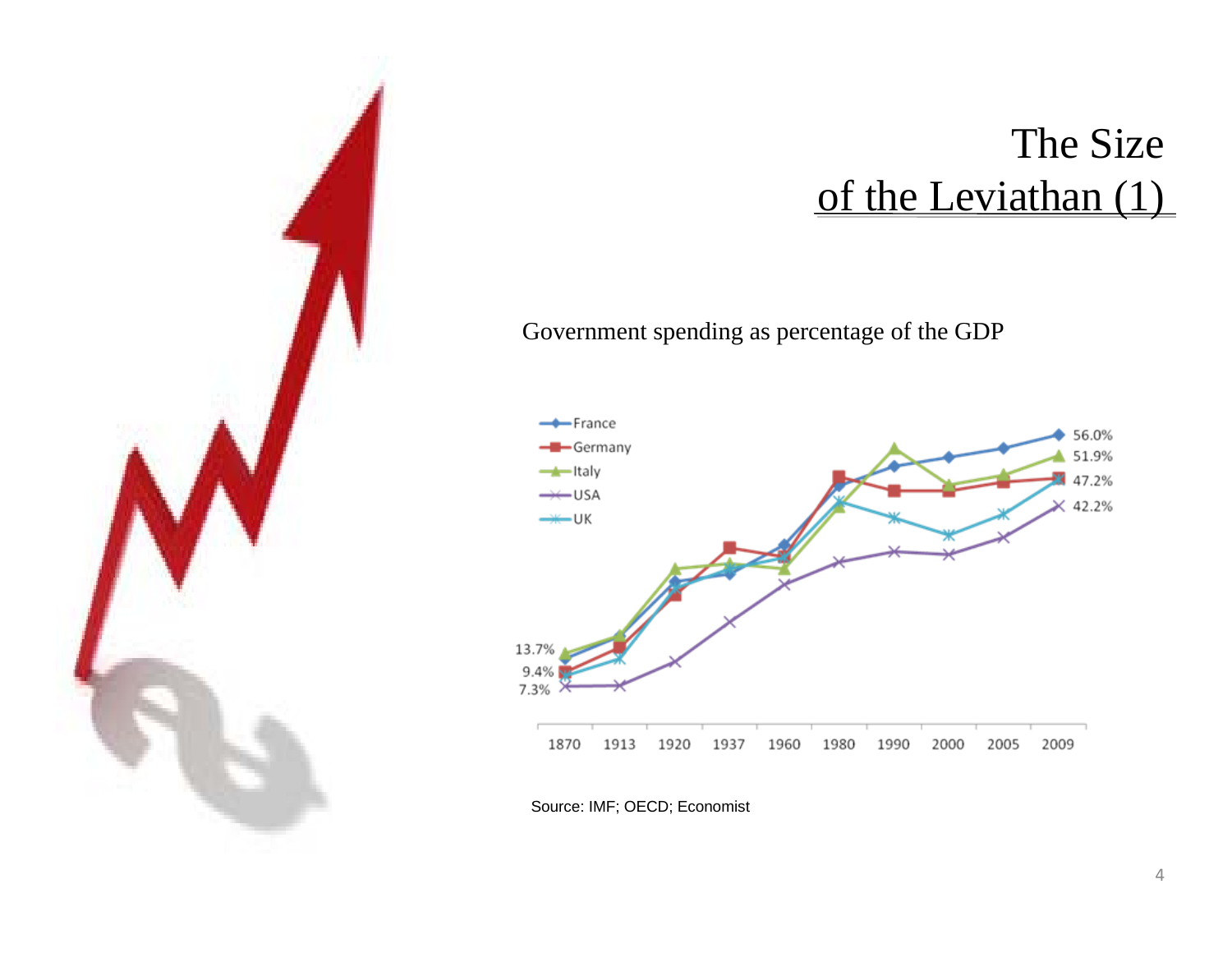#### The Size of the Leviathan (2)

Pro Capita public debt from 1980 to 2010 (UK, Spain, France, Germany, Italy, USA and Japan)



Source: Vision on Eurostat, IMF and World Bank data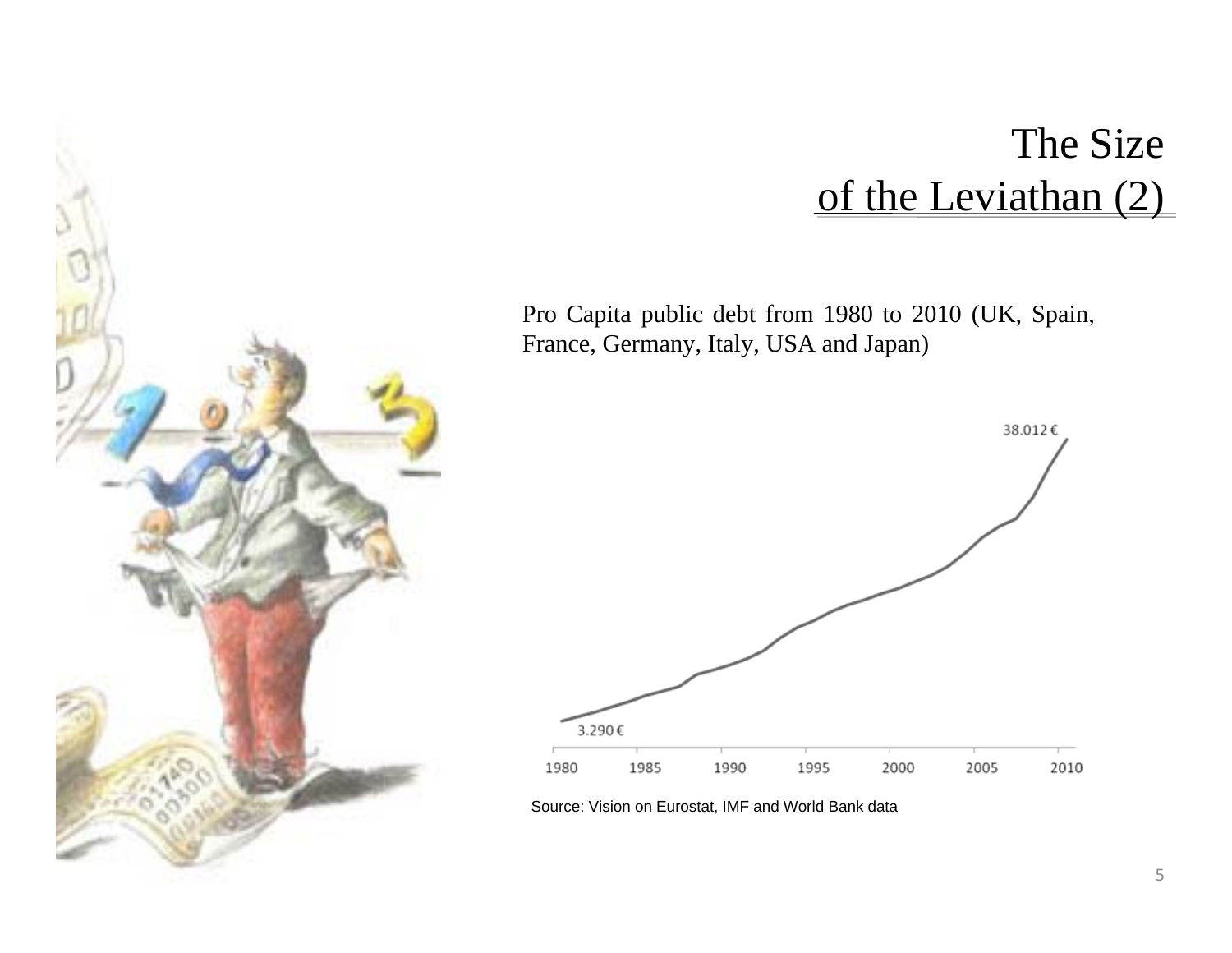

#### The challenge (1)

Number of unemployed people and (reversed scale) public debt – EU 25

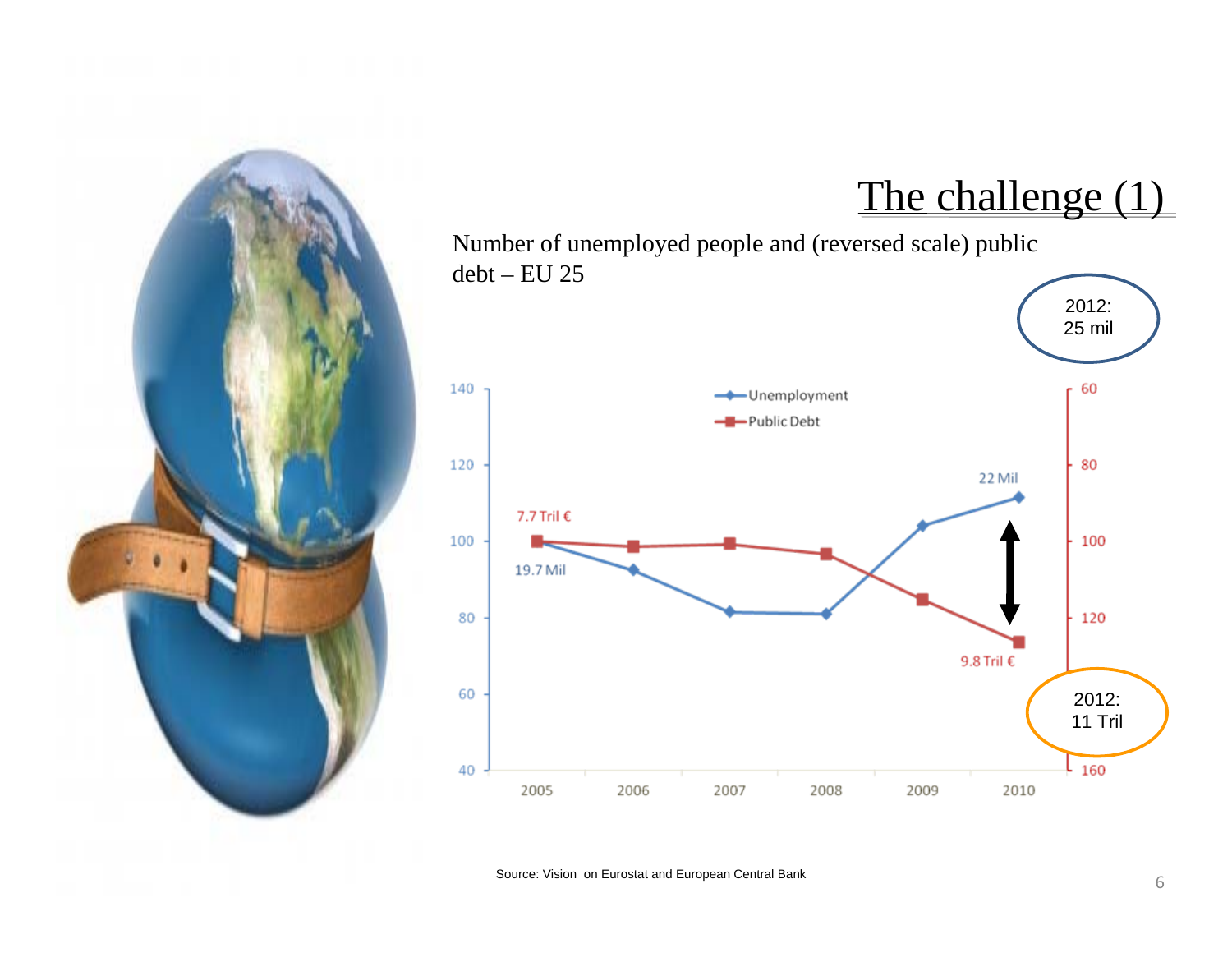

#### The challenge (2)

Percentage of people who trust their public administration



Source: Vision on Eurobarometer data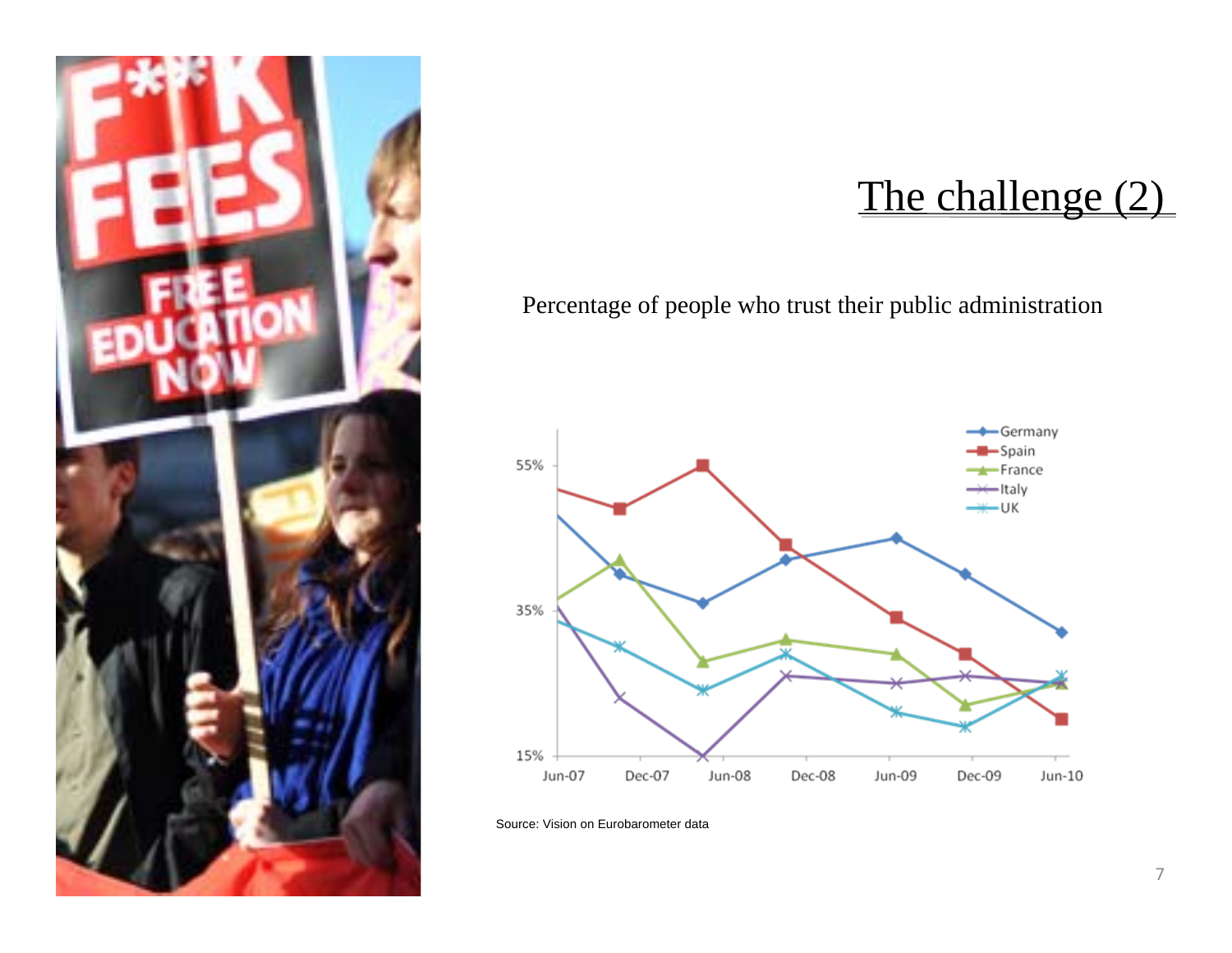

### Comparing different worlds

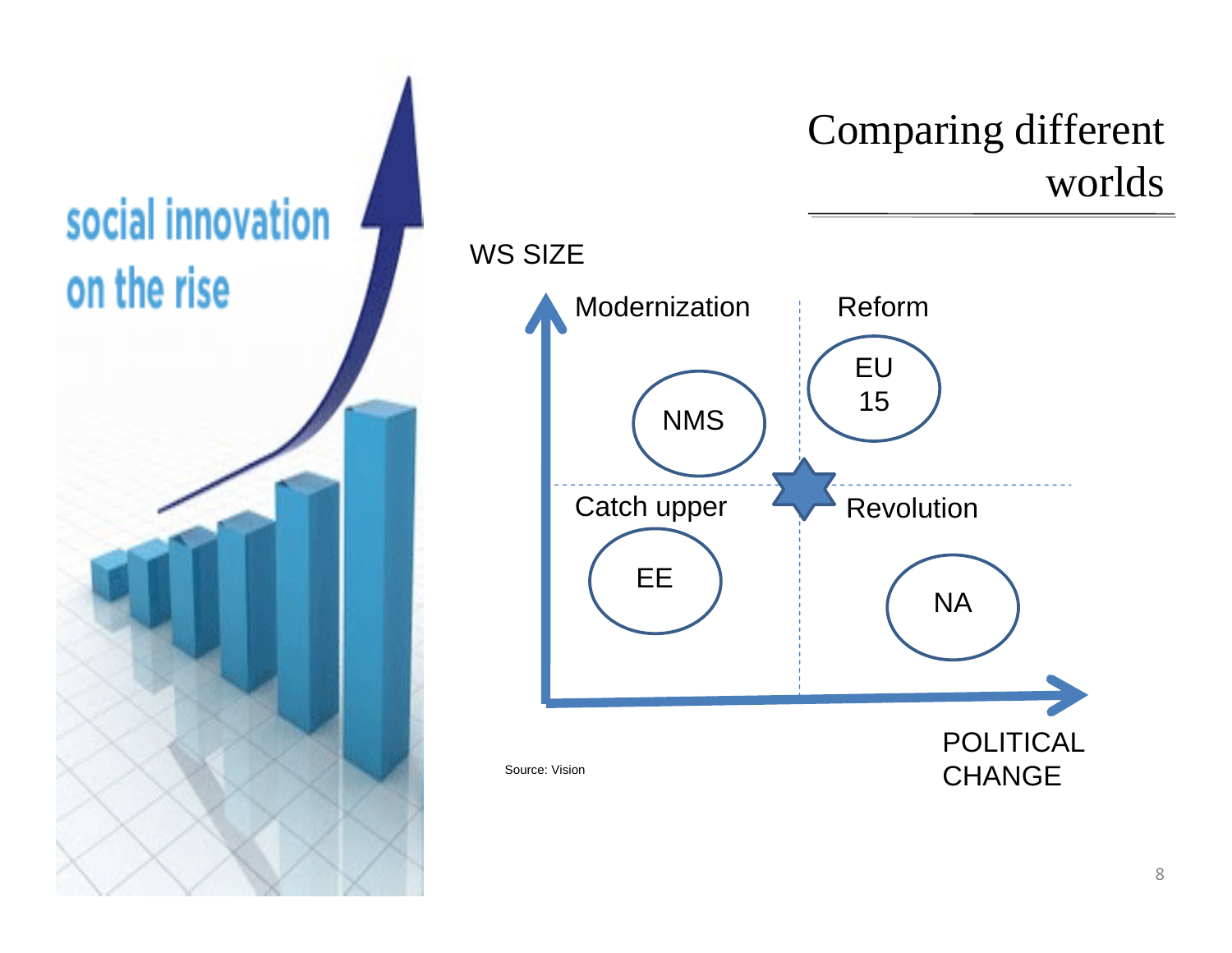# The lever of accountability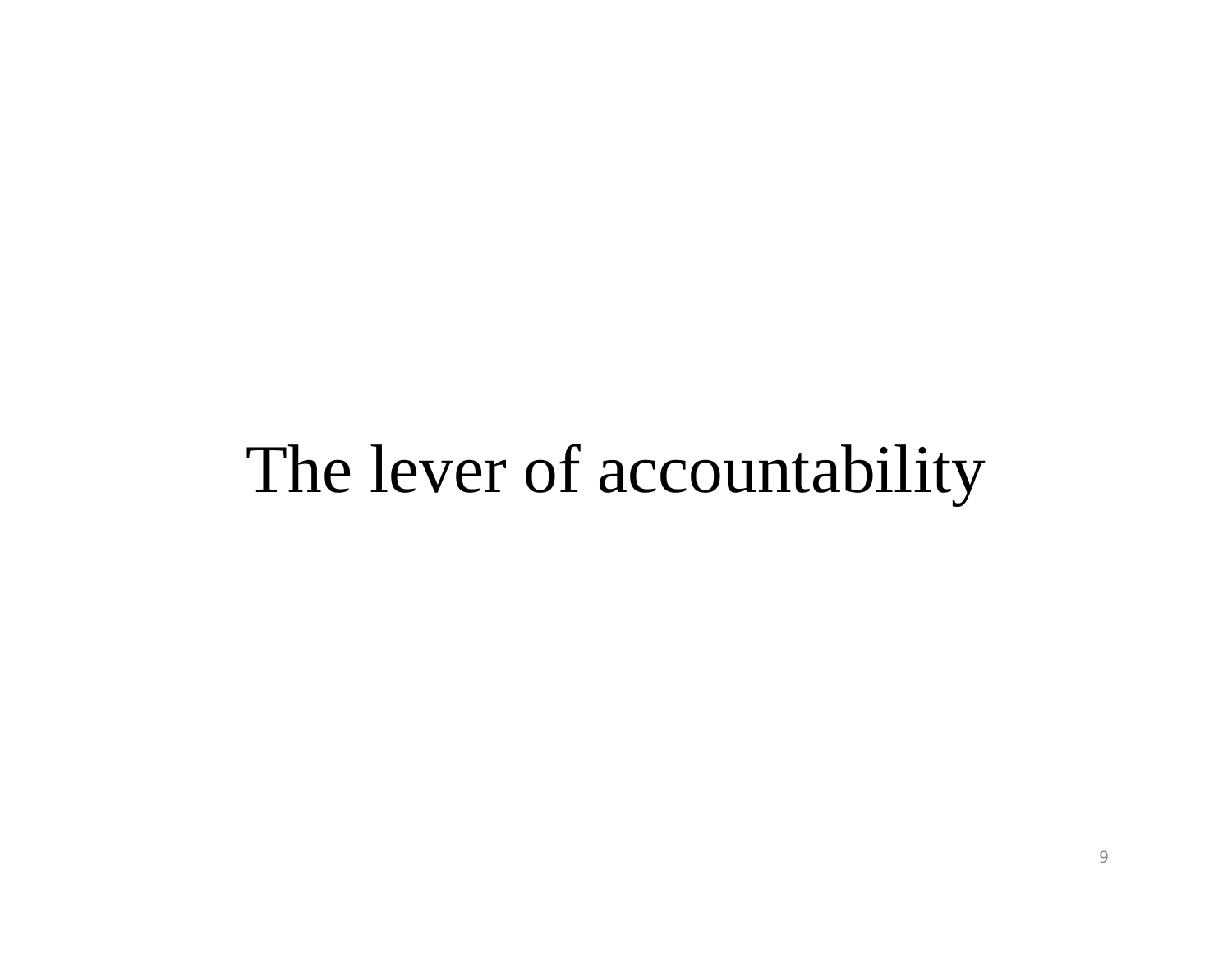

### Differences in performance as far as welfare …

**Correlation between growth rates of expenditures on LMP (2004- 2006) and Employment growth rate (2007-2008)**



**SOURCE: VISION ON EUROSTAT DATA**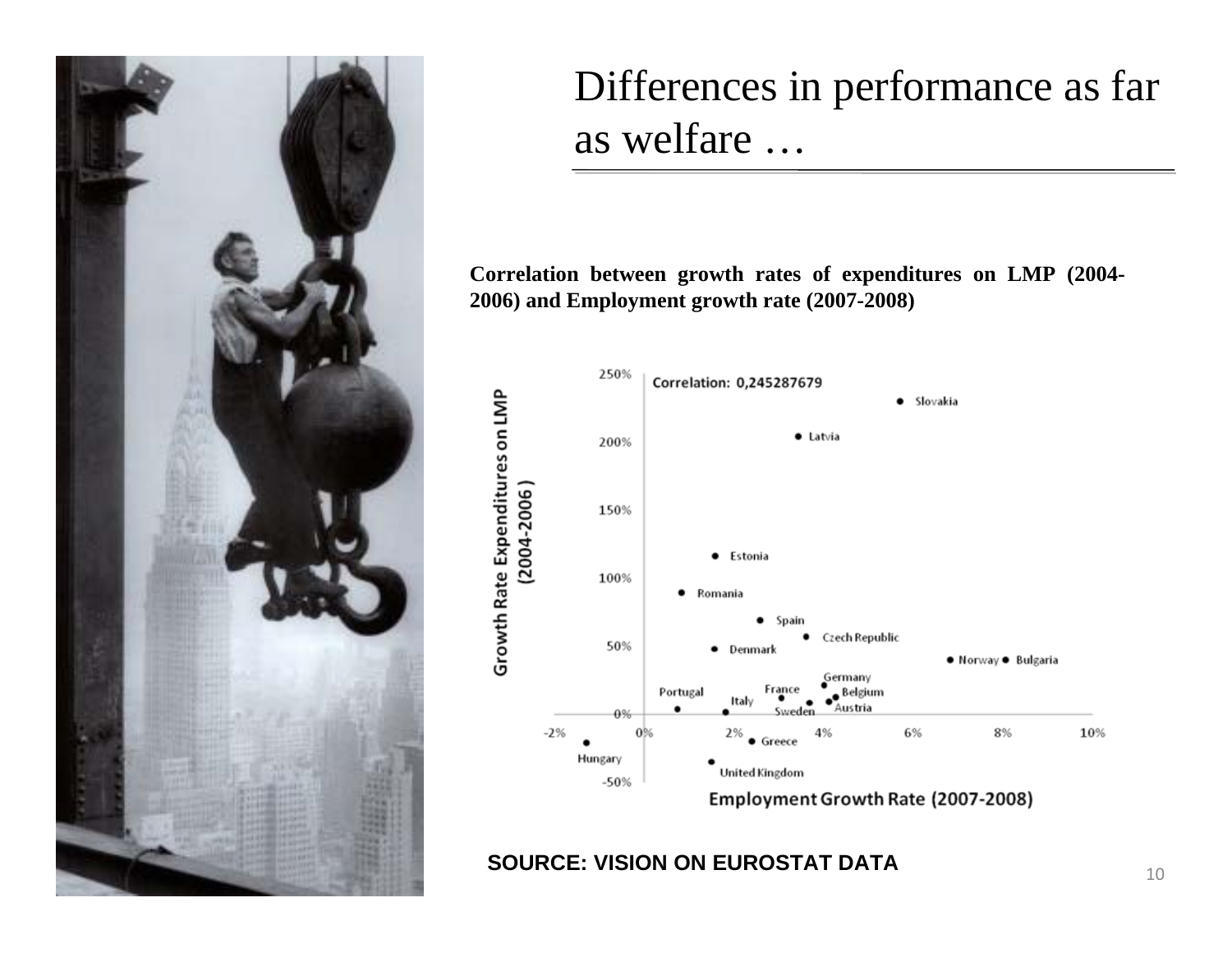

Expenditures in Education

#### … and in education

**Growth rate public expenditure in education 2000-2007 and growth rate of the scores of the PISA evaluation 2006-2009**



Growth Rate (2006-2009) Pisa Evalutaion

**SOURCE: VISION ON OECD DATA**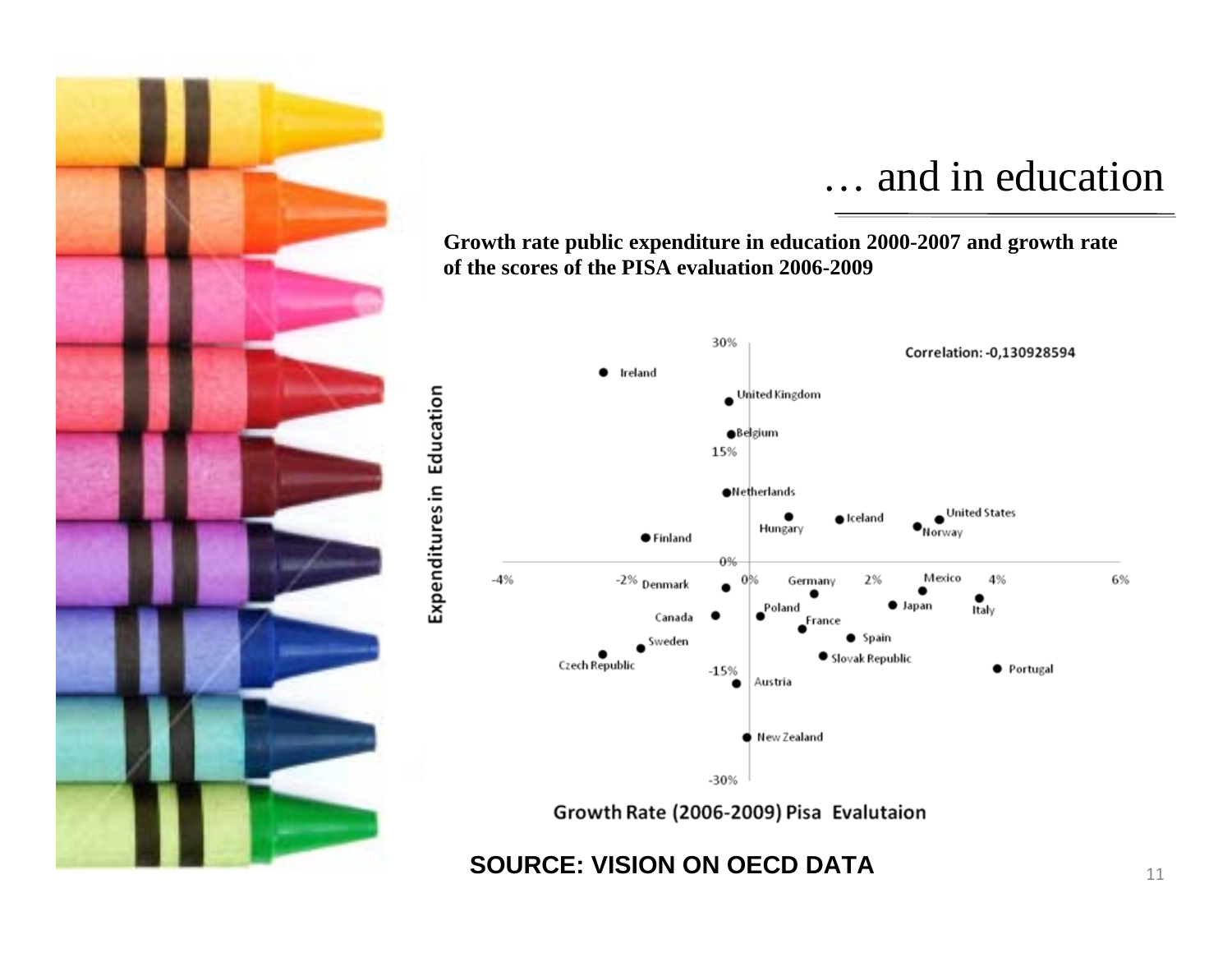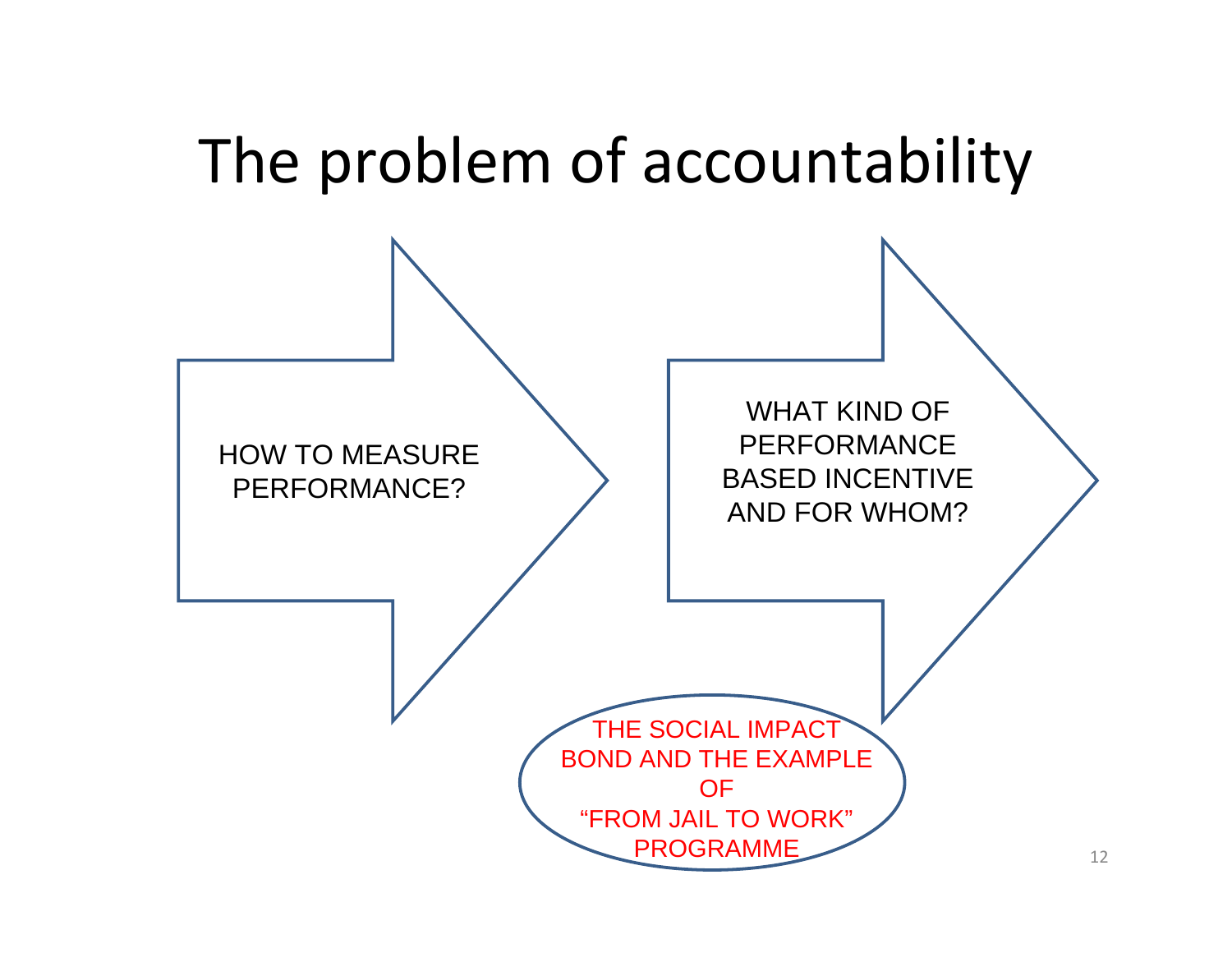# Big Society ?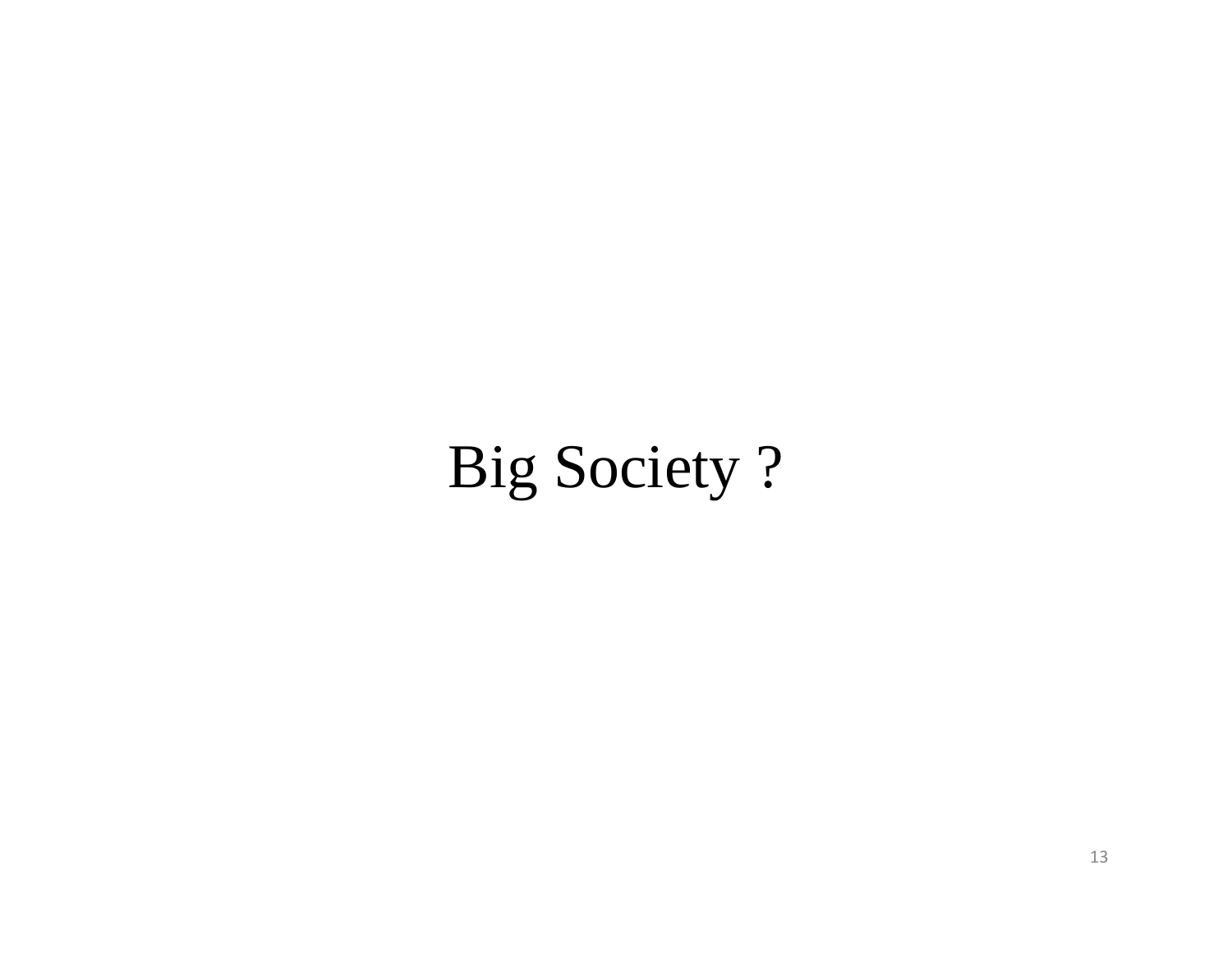## Beyond the Leviathan (1)

Institutional arragements public goods production and delivery

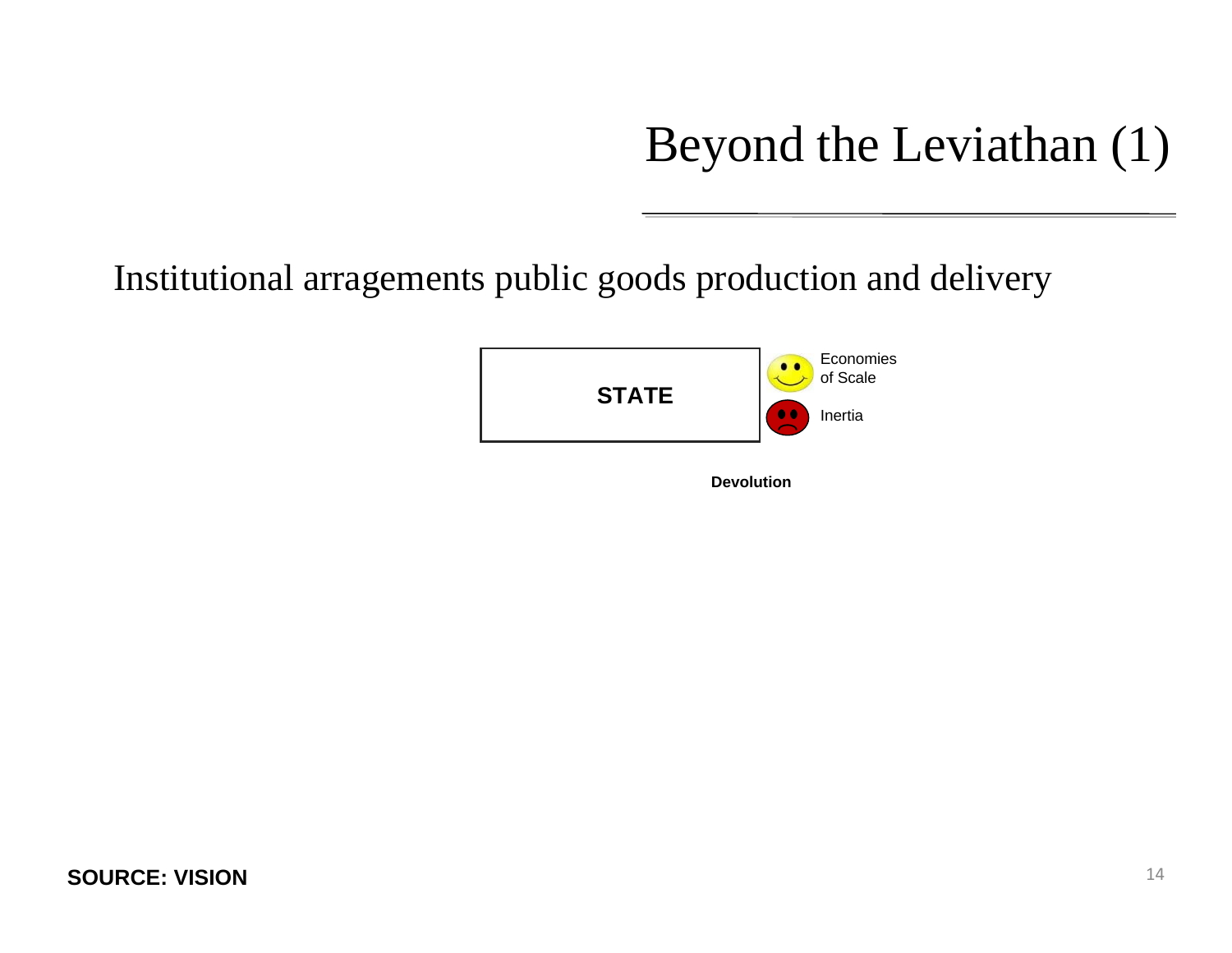## Beyond the Leviathan (2)

Institutional arragements public goods production and delivery

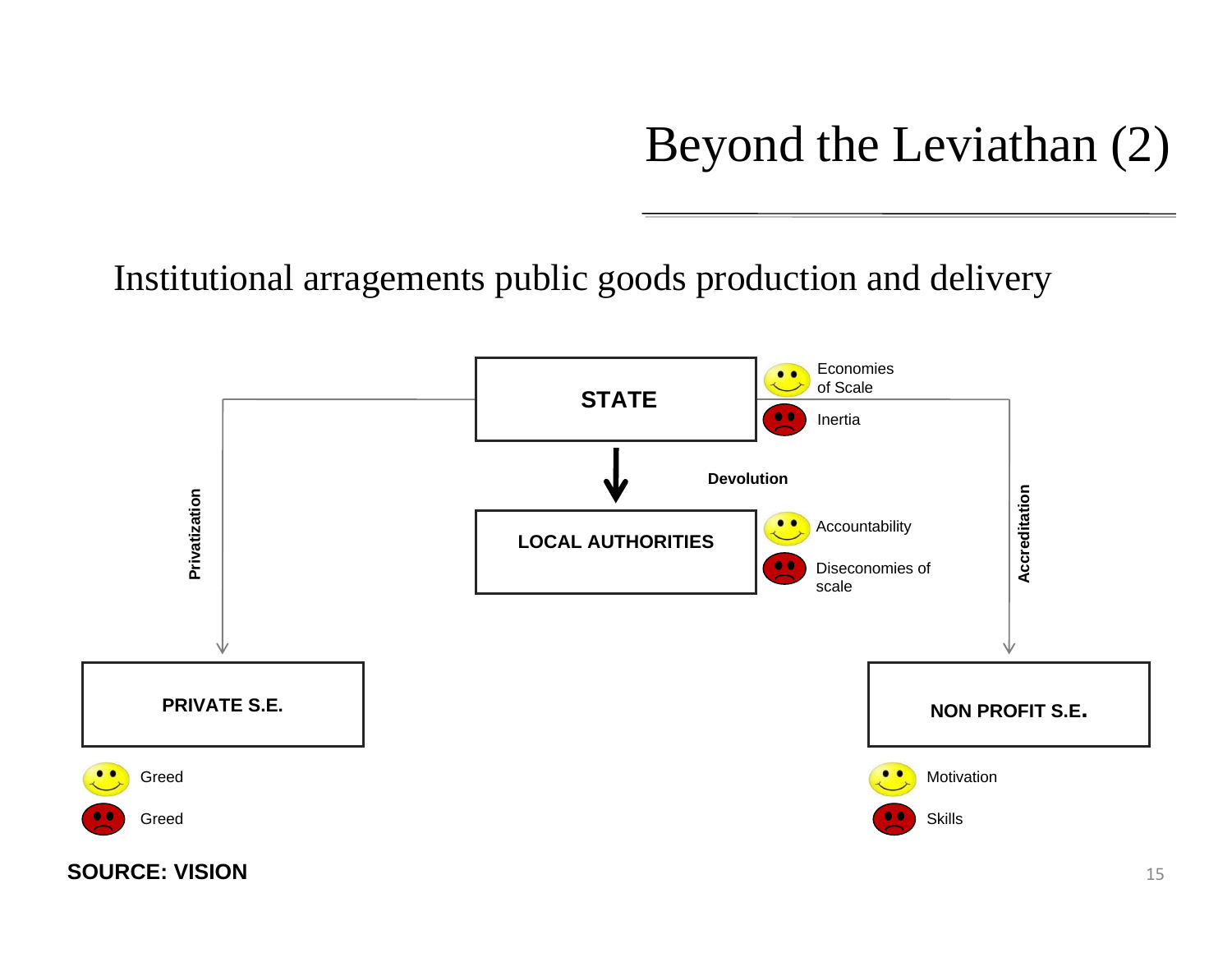## Beyond the Leviathan (3)

Institutional arragements public goods production and delivery



**Source: Vision**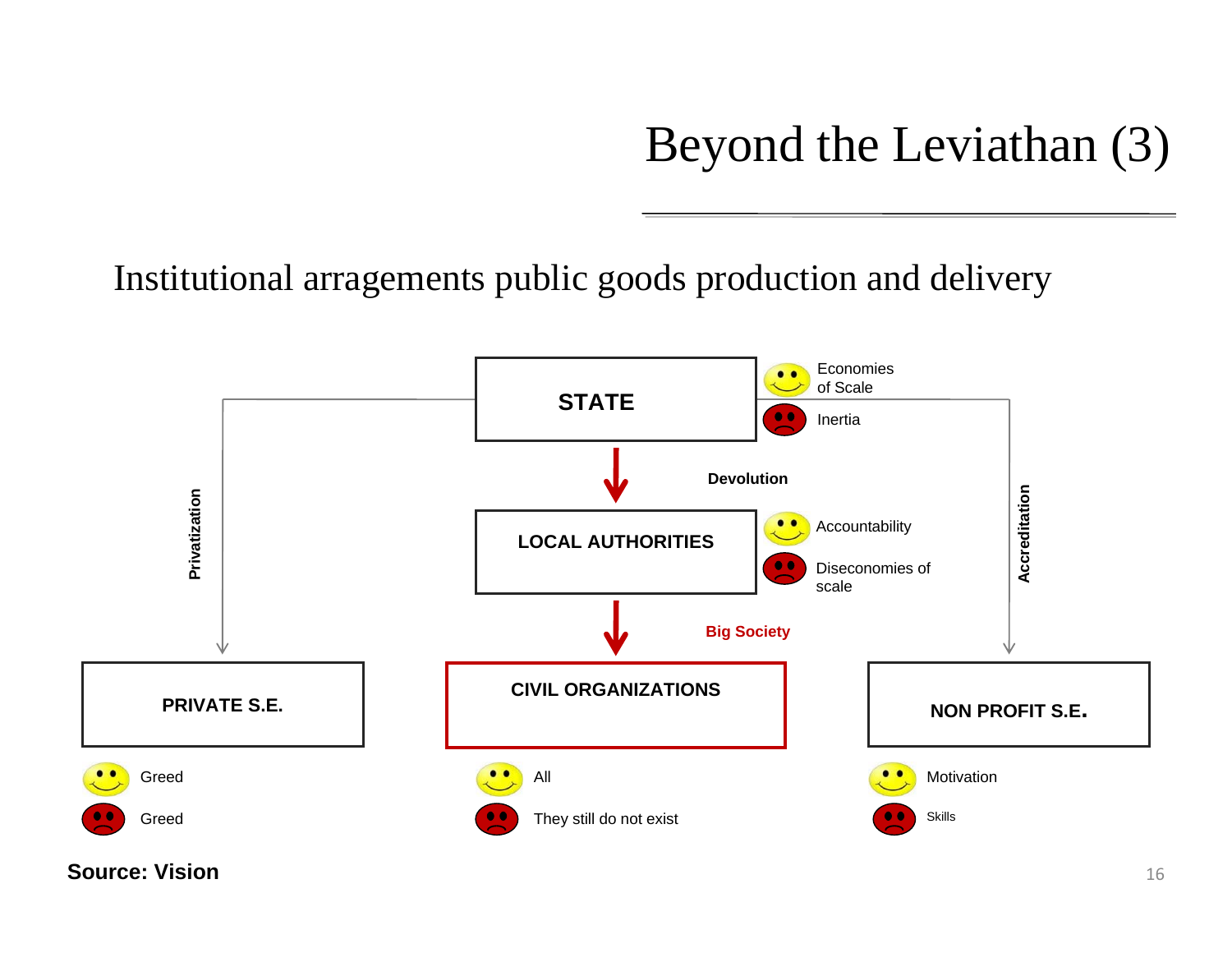# Social Innovation Index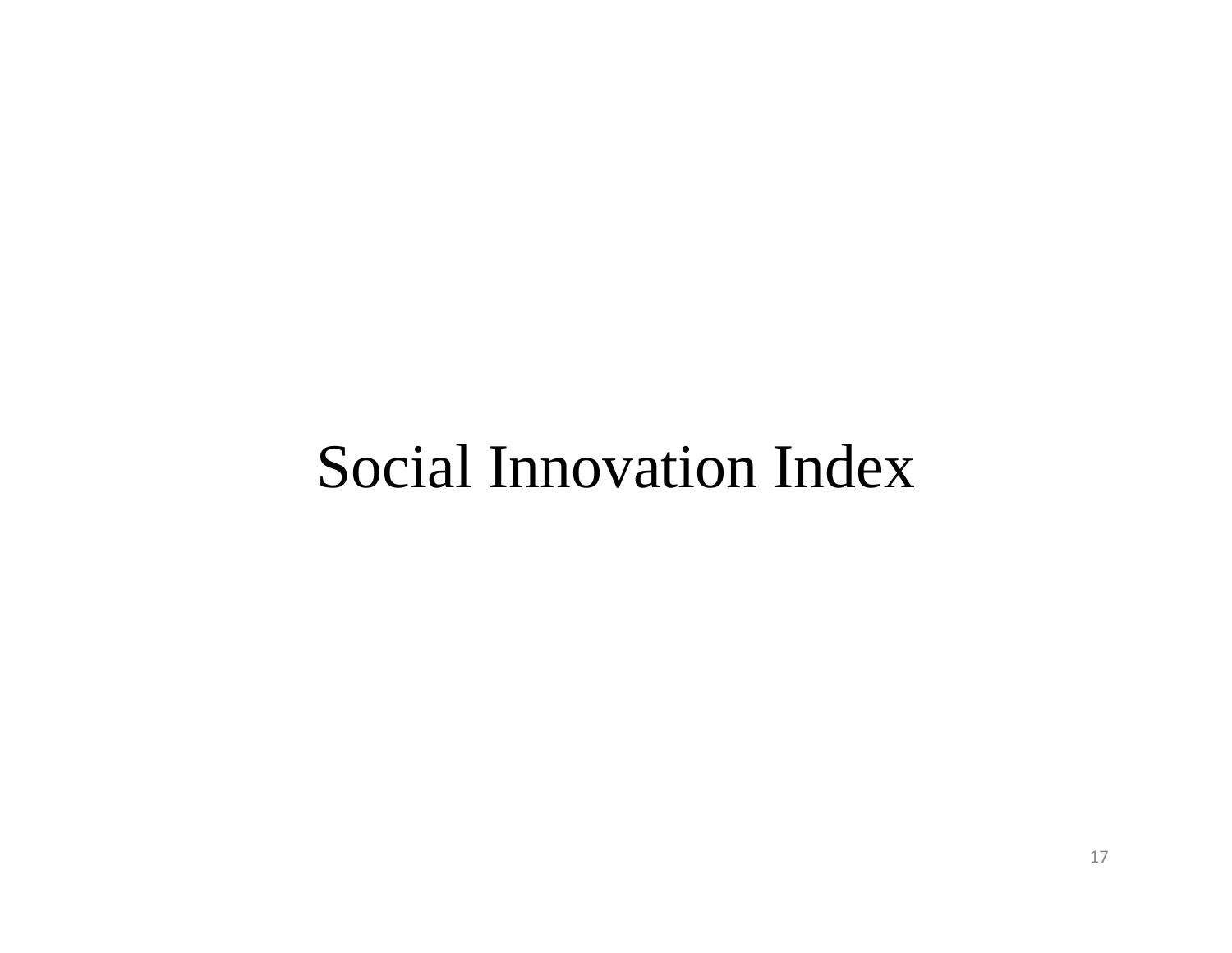

## The city of the future

|                     | <b>Mobility</b> | <b>Waste</b><br>manage<br>ment | <b>Housing</b> | <b>Education</b><br>(kindergart<br>en) | <b>Energy</b> | <b>Security</b> |
|---------------------|-----------------|--------------------------------|----------------|----------------------------------------|---------------|-----------------|
| Naples / Italy      |                 |                                |                |                                        |               |                 |
| Lyon/France         |                 |                                |                |                                        |               |                 |
| Barcelona/<br>Spain |                 |                                |                |                                        |               |                 |
| Warsaw/<br>Poland   |                 |                                |                |                                        |               |                 |
| Berlin/<br>Germany  |                 |                                |                |                                        |               |                 |
| Birmingham/<br>Uk   |                 |                                |                |                                        |               |                 |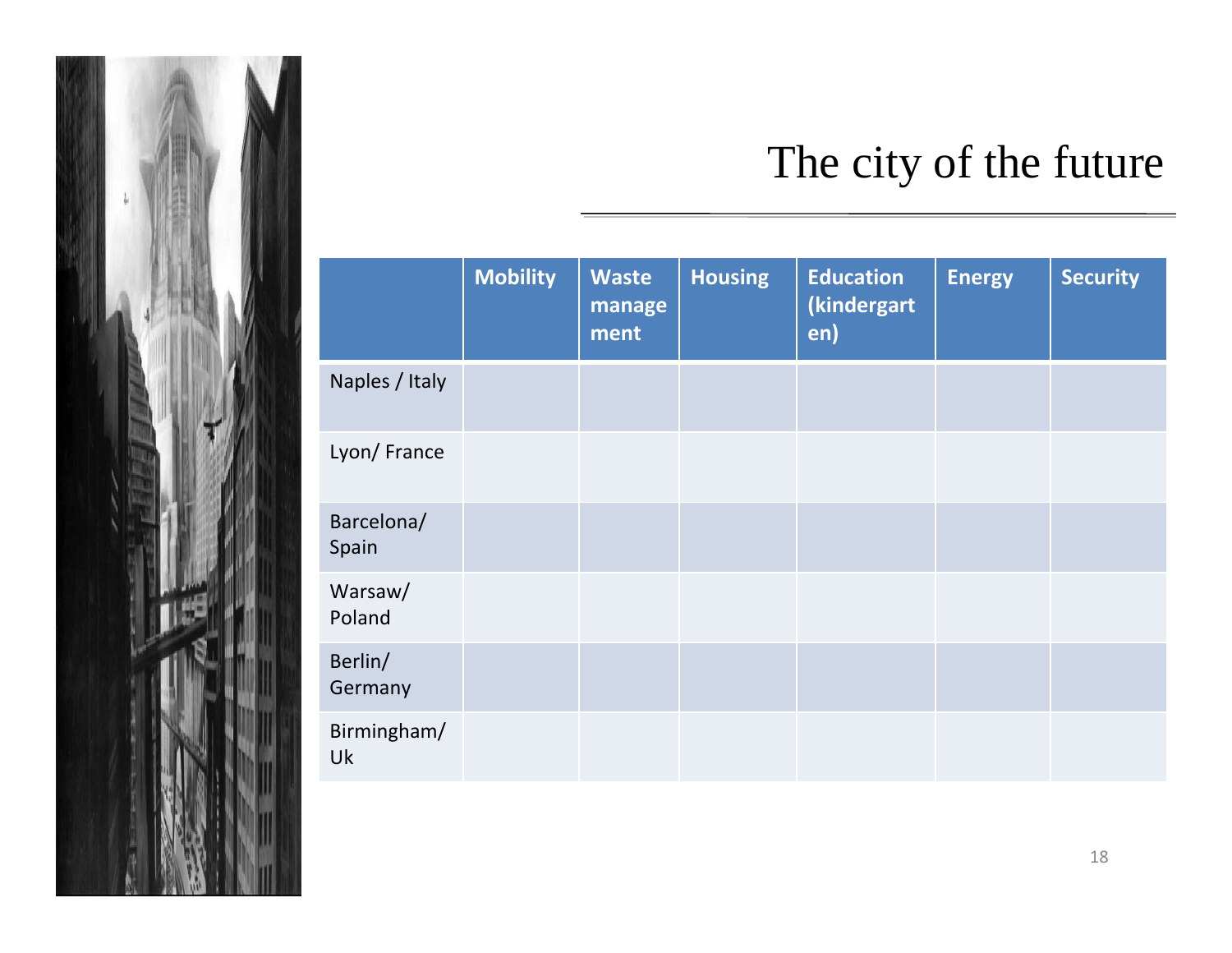## Social Innovation Map (1)

#### SCALABILITY OF SOCIAL INNOVATION AS A FUNCTION OF ECONOMICS

URBAN MOBILITY



Source: Vision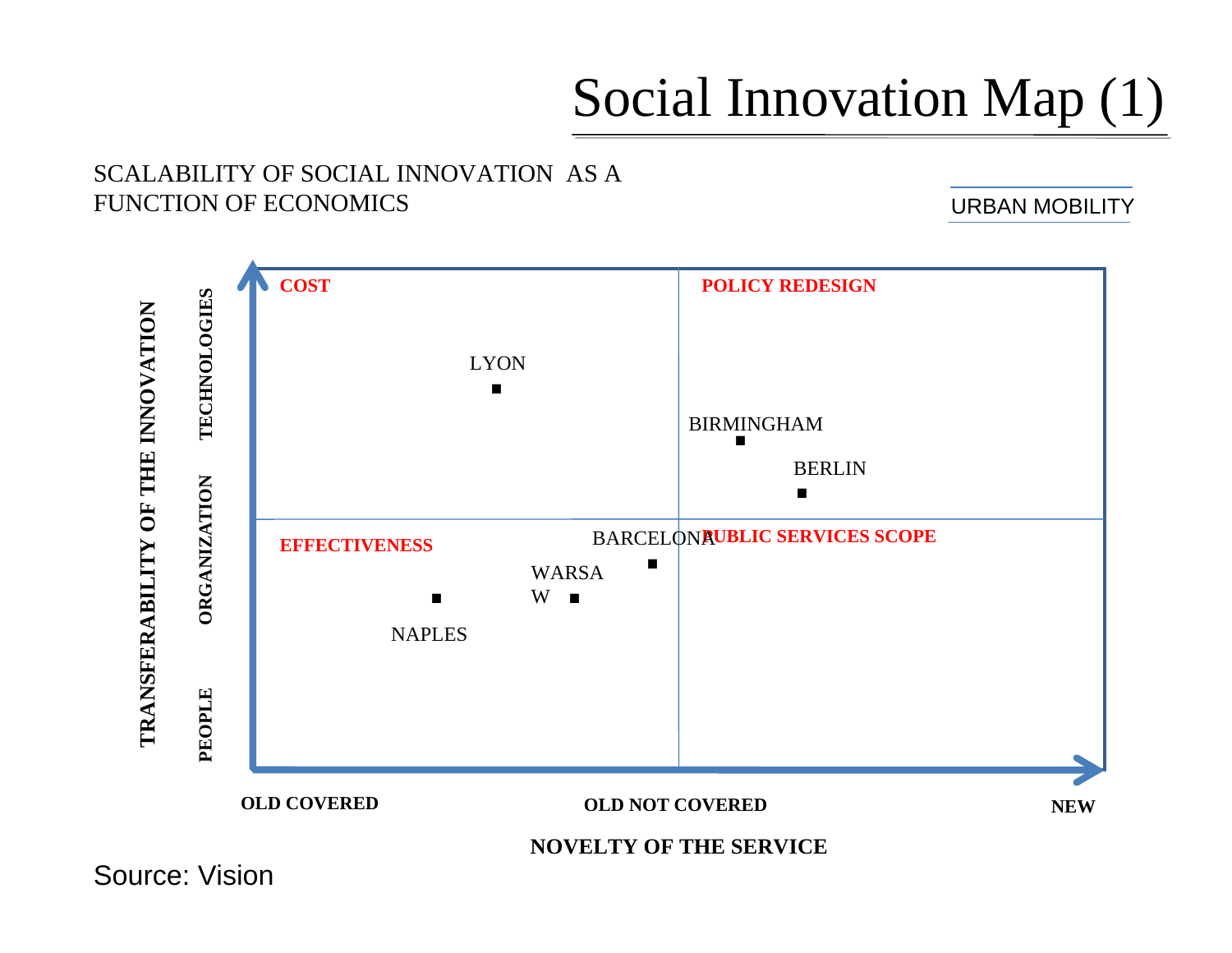## Social Innovation Map (2)

#### SCALABILITY OF SOCIAL INNOVATION AS A FUNCTION OF (DE) REGULATION

WASTE MANAGEMENT



Source: Vision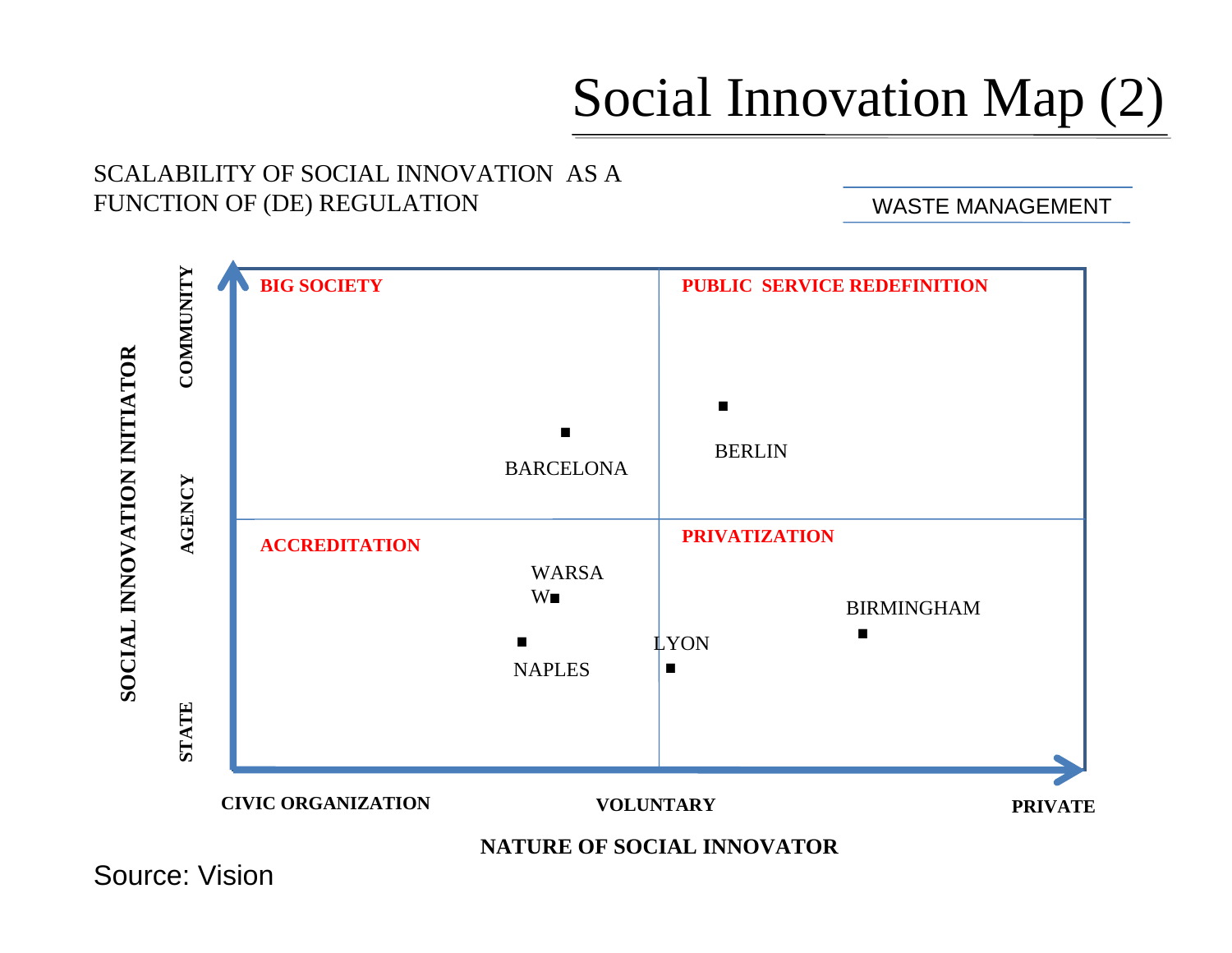# Policy hypotheses and open questions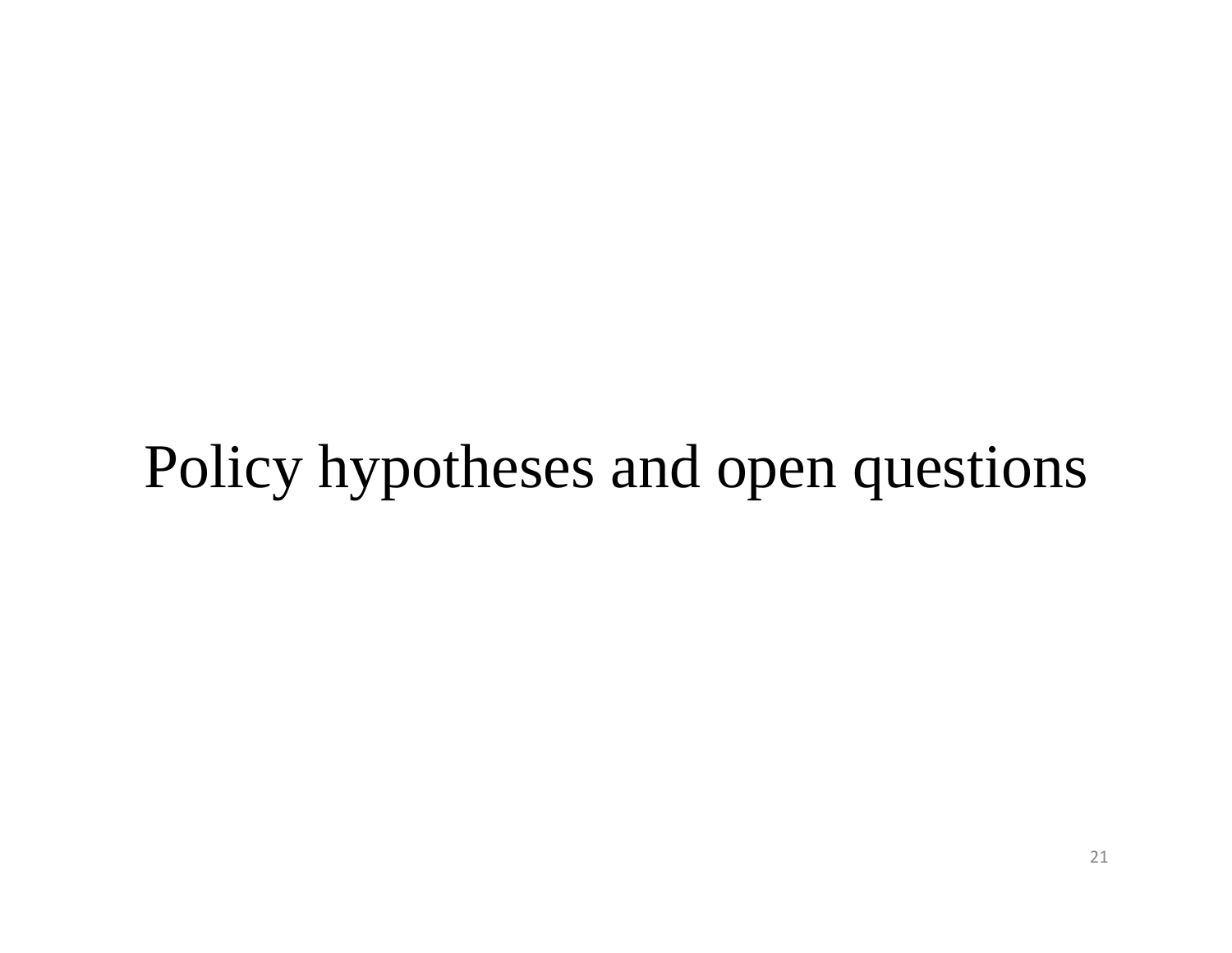

## Policy Hypotheses for Europe

- 1. Introduction of **incentives for banks, tax payers and donors**  that invest in social enterprises
- 2. Development of a **system of monitoring of the performances** based on few key indicators
- **3. Redesign of the state balance** and identification of the cost of services
- **4. Bonuses and sanctions** for social enterprises
- 5. Creation of a government **policy unit** on Social Innovation
- **6. Deliberative democracy** for citizens for claiming back certain services
- **7. Institutional flexibility** for performance based reallocation on of powers

FONTE: VISION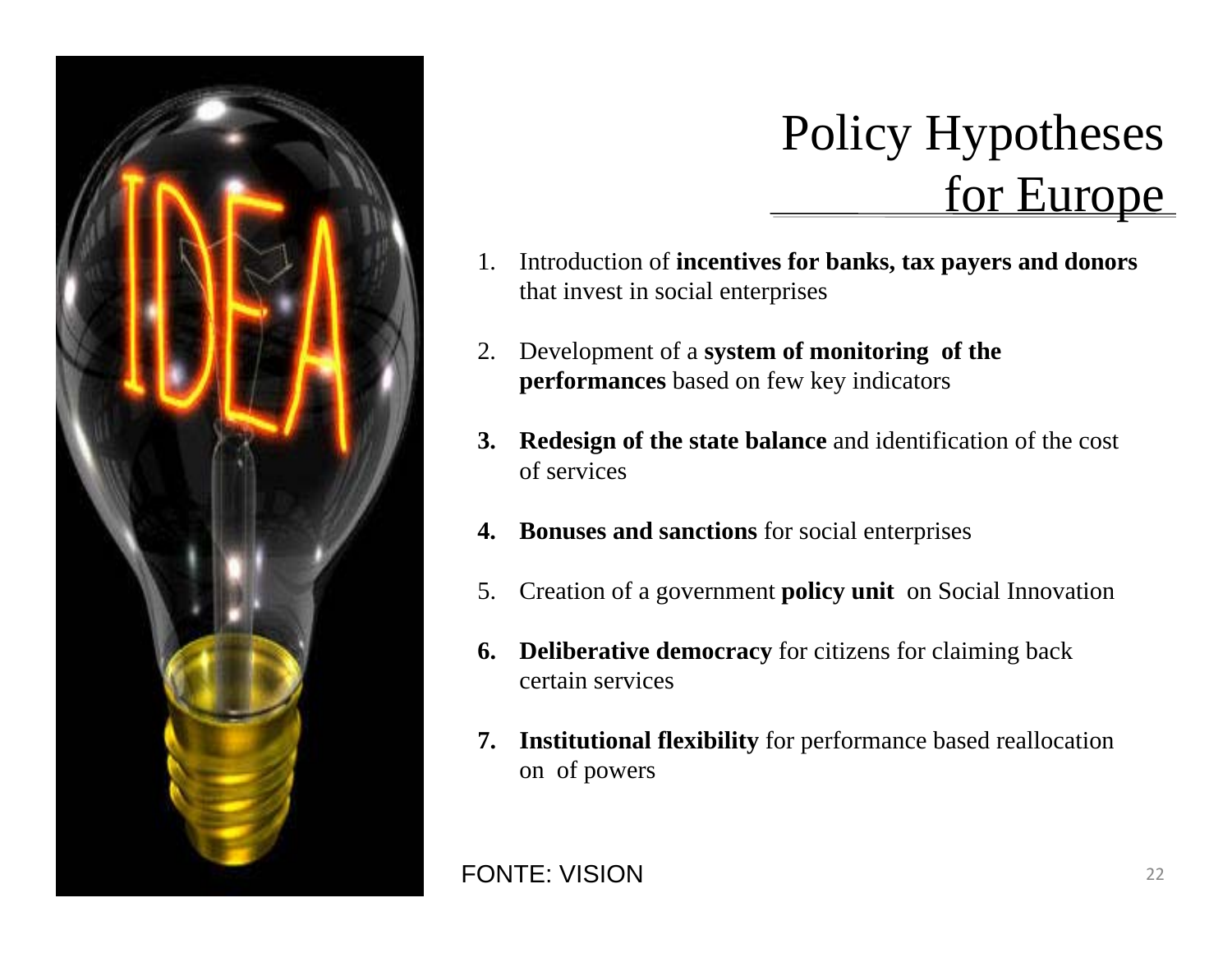

## **Open Questions**

- 1. The novelty of the idea
- 2. The paradox of the Leviathan
- 3. The assessment of discontinuities
- 4. The conflict of interest
- 5. The question of the decision maker
- 6. The issue of money
- 7. The issue of taxation
- 8. The implications for institutions and for politics